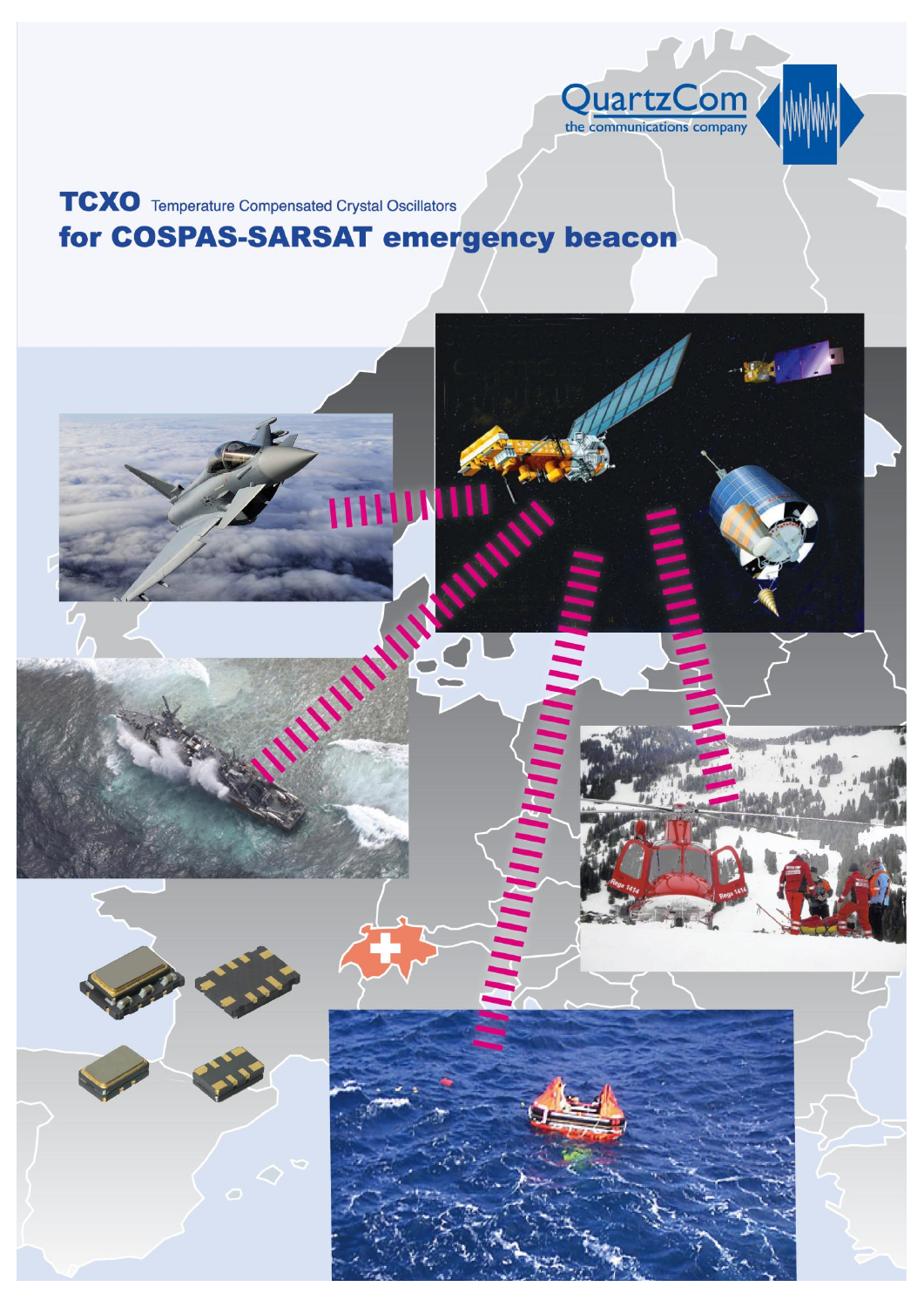

# **for COSPAS-SARSAT emergency beacon**

| TX7-503CM-SQ-CoSa<br>(5.0 x 3.2 mm)                                                                                 | 10.0, 12.678303, 12.688469, 12.688750, 12.80<br>14.40, 16.3840, 20.0, 25.0 & 26.0 MHz |                                                                                    |  |
|---------------------------------------------------------------------------------------------------------------------|---------------------------------------------------------------------------------------|------------------------------------------------------------------------------------|--|
| <b>Frequency stability:</b>                                                                                         |                                                                                       |                                                                                    |  |
| vs. temperature<br>reference to (FMAX+FMIN)/2                                                                       | $\leq \pm 0.2$ ppm<br>$\leq \pm 0.2$ ppm                                              | $-40 \sim +55$ °C<br>Class 1 beacon<br>$-20 \sim +55 \text{ °C}$<br>Class 2 beacon |  |
| vs. supply voltage changes<br>reference to frequency at nominal supply                                              | $\leq \pm 0.05$ ppm                                                                   | ±5%                                                                                |  |
| vs. load changes<br>reference to frequency at nominal load                                                          | $\leq \pm 0.05$ ppm                                                                   | ±5%                                                                                |  |
| vs. aging                                                                                                           | $\leq \pm 1.0$ ppm<br>$\leq \pm 3.0$ ppm                                              | $1st$ year<br>10 years                                                             |  |
| Frequency tolerance @ +25 °C                                                                                        | $\leq \pm 0.5$ ppm                                                                    |                                                                                    |  |
| Frequency tolerance after reflow                                                                                    | $\leq \pm 1.0$ ppm                                                                    |                                                                                    |  |
| Allan variance (ADEV)                                                                                               | $< 1 \times 10^{-10}$                                                                 | $\tau = 1$ S                                                                       |  |
| <b>Medium-term stability:</b><br>Mean slope AF/dt after 15 min power-up:<br>steady state<br>during temperature ramp | IAW C/S T.007 and C/S IP TCXO<br>$\leq \pm 0.7$ ppb/min<br>$\leq \pm 1.7$ ppb/min     | $T = constant$<br>$\Delta T/dt = \pm 5$ °C/h                                       |  |
| Residual AF (rms) from slope                                                                                        | $\leq$ 2.0 ppb                                                                        | over 18 points                                                                     |  |
| Supply voltage (Vdc)                                                                                                | $+3.3V$                                                                               | ±5%                                                                                |  |
| Supply current                                                                                                      | 4 mA                                                                                  | Max.                                                                               |  |
| Output signal                                                                                                       | <b>CMOS</b>                                                                           | $V_{OL}$ < 0.3 V<br>$V_{OH} > 2.1 V$                                               |  |
| Output load                                                                                                         | 15 pF                                                                                 | Max.                                                                               |  |
| Symmetry (duty cycle)                                                                                               | $45 \% \sim 55 \%$                                                                    | @ 1/2 Vcc                                                                          |  |
| Tri-state function                                                                                                  | Input $\geq 2.3$ V or open<br>Input $\leq 0.9$ V or GND                               | Output $\rightarrow$ oscillation<br>Output $\rightarrow$ high impedance            |  |
| Operating temperature range                                                                                         | $-40 \sim +55$ °C<br>$-20 \sim +55$ °C                                                | Class 1 beacon<br>Class 2 beacon                                                   |  |
| Storage temperature range                                                                                           | $-55 - +125$ °C                                                                       |                                                                                    |  |
| Packing units                                                                                                       | tape & reel                                                                           | 500 or 1'000 pieces                                                                |  |



121.50 MHz accurate, low power consumption clock oscillator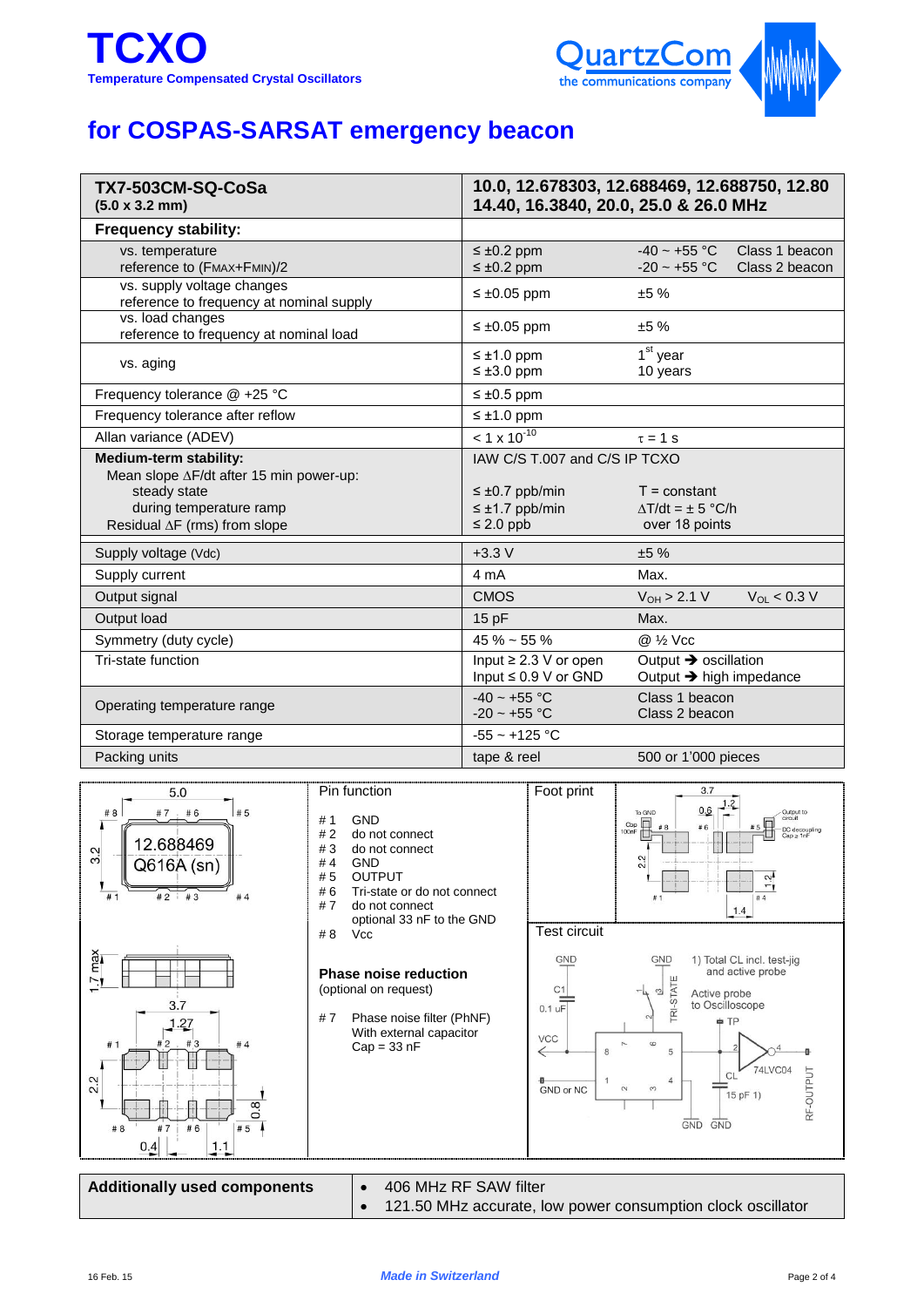

## **for COSPAS-SARSAT emergency beacon**

## **Medium term stability**

Frequency stability measurement procedure according the COSPAS/SARSAT T.001



Note: #2 The 2 h and 1 h warm-up and stabilisation times are for type approval test of complete beacon. For testing of TCXO these times may be shortened accordingly.

#### **Test data:**

(Example)

Frequency stability vs. temperature ≤ ±0.2 ppm:

| over -40 $\sim$ +55 °C for Class 1 beacon |
|-------------------------------------------|
| over -20 $\sim$ +55 °C for Class 2 beacon |



| steady state: | $\leq \pm 0.7$ ppb/min by T = constant                                  |
|---------------|-------------------------------------------------------------------------|
|               | during temp. ramp $\leq \pm 1.7$ ppb/min for $\Delta T/dt = \pm 5$ °C/h |

Residual  $\Delta F$  (rms) from slope:

over 18 points ≤ 2.0 ppb